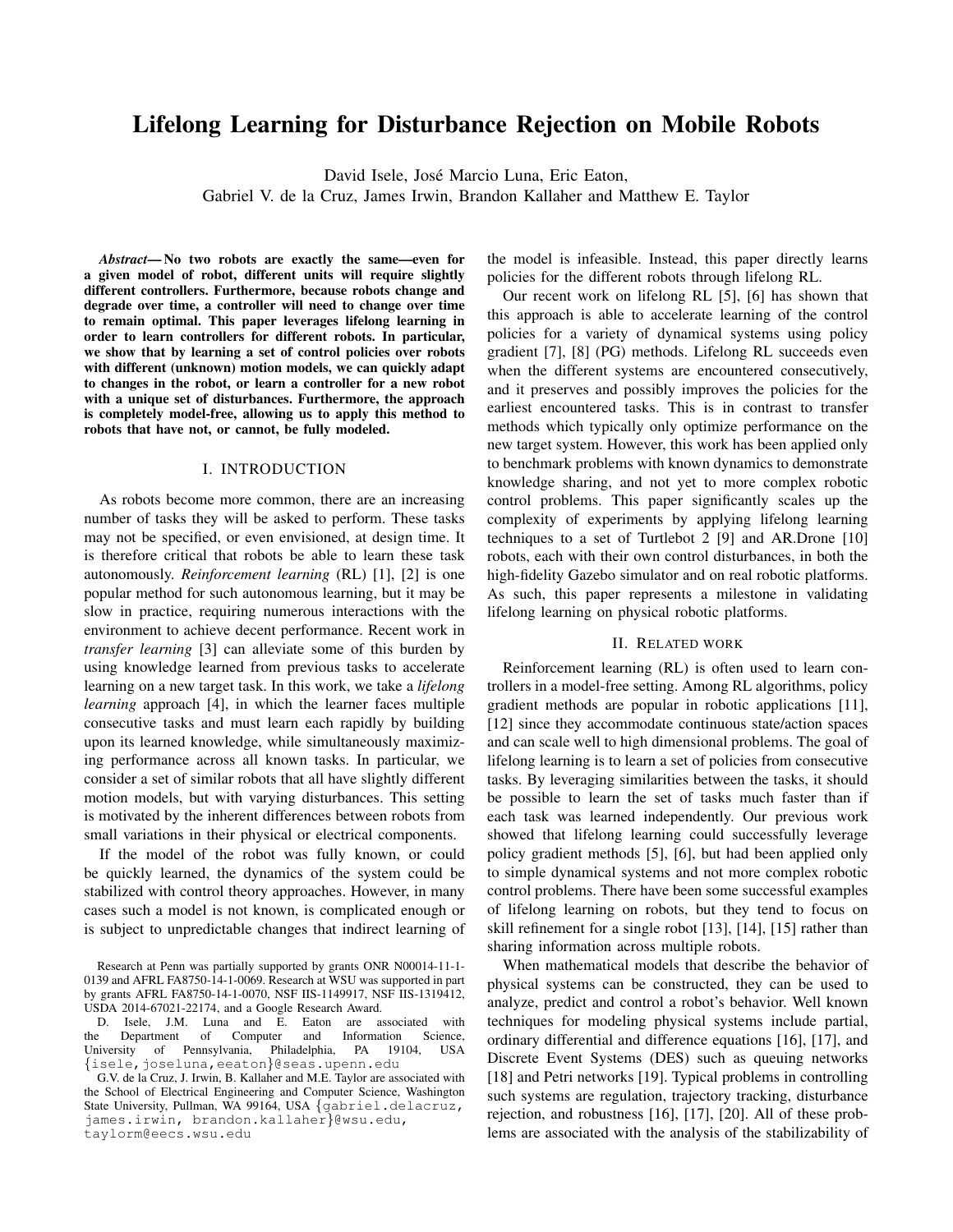the system, as well as the design of controllers to stabilize it.

Most similar to our setting is that of *disturbance rejection*, where a controller is designed to complete a task while compensating for a disturbance that modifies its nominal dynamics. As long as there is an accurate model of the robot, current methods can handle constant, time-varying, and even stochastic disturbances [16], [20], [21]. However, such methods are generally inapplicable when the robot model is unknown, even if the disturbances are relatively simple. Our work is motivated by control theory approaches, but focuses on leveraging model-free RL techniques.

### III. BACKGROUND

This section provides an overview of background material to understand the techniques used in our experiments.

### *A. Reinforcement Learning*

An RL agent must sequentially select actions to maximize its expected return. Model-free RL approaches do not require previous knowledge of the system dynamics and control policies are learned directly through the interactions with the system. RL problems are typically formalized as Markov Decision Processes (MDPs) with the form  $\langle X, A, P, R, \gamma \rangle$ where  $\mathcal{X} \subset \mathbb{R}^{d_x}$  is the set of states,  $\mathcal{A}$  is the set of actions,  $P: \mathcal{X} \times \mathcal{A} \times \mathcal{X} \rightarrow [0, 1]$  is the state transition probability describing the systems dynamics,  $R : \mathcal{X} \times \mathcal{A} \rightarrow \mathbb{R}$  is the reward function, and  $\gamma \in [0, 1)$  is the reward discount factor. At each time step h, the agent is in the state  $x_h \in \mathcal{X}$  and must choose an action  $a_h \in A$  so that it transitions to a new state  $x_{h+1}$  with state transition probability  $P(x_{h+1}|x_h, a_h)$ , yielding a reward  $r_h$  according to R. The action is selected according to a policy  $\pi : \mathcal{X} \times \mathcal{A} \rightarrow [0, 1]$ , which specifies a probability distribution over actions given the current state. The goal of an RL algorithm is to find an optimal policy  $\pi^*$ that maximizes the expected reward.

PG methods are well suited for solving high dimensional problems with continuous state and action spaces, such as robotic control [12]. The goal of PG is to use gradient steps to optimize the expected average return, given by  $\mathcal{J}(\theta) = \int_{\mathbb{T}} p_{\theta}(\tau) \mathcal{R}(\tau) d\tau$ , where  $\mathbb{T}$  is the set of all trajectories,  $p_{\theta}(\tau) = \prod_{h=0}^{H} p(\mathbf{x}_{h+1}|\mathbf{x}_h, \mathbf{a}_h) \pi(\mathbf{a}_h, \mathbf{x}_h)$  is the probability of trajectory  $\tau$ , and  $\mathcal{R}(\tau) = \frac{1}{H} \sum_{h=0}^{H} r(\mathbf{s}_h, \mathbf{a}_h, \mathbf{s}_{h+1})$ is the average per-step reward. Most PG methods (*e.g.,* episodic REINFORCE [8], Natural Actor Critic [12], and PoWER [11]) optimize the policy by maximizing a lower bound on the return, comparing trajectories generated by different candidate policies  $\pi$ . In this particular application, the PG method we use in our experiments is finite differences [1] (FD) which optimizes the return directly.

### *B. Finite Differences for Policy Search*

The *Finite Differences* method [1], which has shown past success in robotic control, optimizes the policy  $\pi_{\theta}$  directly by computing small changes  $\Delta\theta$  in the policy parameters that will increase the expected reward. This process estimates the

expected return for each policy parameter variation ( $\theta_m$  +  $\Delta\theta_p$ ) given the sampled trajectories via

$$
\Delta \hat{\mathcal{J}}_{\mathbf{p}} \approx \mathcal{J}(\boldsymbol{\theta}_{m} + \boldsymbol{\Delta \theta}_{p}) - \mathcal{J}_{ref} , \qquad (1)
$$

where the estimate is taken over  $n$  small perturbations in the policy parameters  $\{\Delta\theta_p\}_{p=1}^n$ . The policy parameters at time step m are given by  $\theta_m$ , and  $\mathcal{J}_{ref}$  is a reference return, which is usually taken as the return of unperturbed parameters  $\mathcal{J}(\boldsymbol{\theta})$ . The FD gradient method then updates the policy parameters, following the gradient of the expected return  $\mathcal J$  with a step-size  $\delta$ , as given by

$$
\boldsymbol{\theta}_{m+1} = \boldsymbol{\theta}_m + \delta \nabla_{\boldsymbol{\theta}} \mathcal{J} \tag{2}
$$

For efficiency, we can estimate the gradient  $\nabla_{\theta} \mathcal{J}$  using linear regression as

$$
\nabla_{\theta} \mathcal{J} \approx \left(\Delta \Theta^{\mathsf{T}} \Delta \Theta\right)^{-1} \Delta \Theta^{\mathsf{T}} \Delta \hat{J}_{p} , \qquad (3)
$$

where  $\Delta \hat{J}_{p}$  contains all the stacked samples of  $\Delta \hat{J}_{p}$  and  $\Delta\Theta$  contains the stacked perturbations  $\Delta\theta_p$ . This approach is sensitive to the type and magnitude of the perturbations, as well as to the step size  $\delta$ . Since the number of perturbations needs to be as large as the number of parameters, this method is considered to be noisy and inefficient for problems with large sets of parameters [1], although we found it to work well and reliably in our setting.

The process is capable of optimizing a policy for a single RL task via repeatedly sampled trajectories *i.e.,* n trajectories for each  $m \in \{1, \ldots, M\}$  iteration. In order to share information between different policies that are learned consecutively, we incorporate the PG learning process using FD into a lifelong learning setting, as described next.

#### IV. LIFELONG MACHINE LEARNING

In this section, we describe the framework we use to share knowledge between multiple, consecutive tasks.

### *A. Problem Setting*

In the lifelong learning setting [14], [22], the learner optimizes policies for multiple tasks consecutively, rapidly learning each new task policy by building upon its previously learned knowledge. At each round  $t \in \{1, \ldots, T_{max}\}\$ , the learner observes a task  $\mathcal{Z}^{(t)}$ , represented as an MDP with the form  $\langle \mathcal{X}^{(t)}, \mathcal{A}^{(t)}, P^{(t)}, R^{(t)}, \gamma^{(t)} \rangle$ , building on top of the knowledge learned from previous tasks  $\{\mathcal{Z}^{(1)}, \ldots, \mathcal{Z}^{(t-1)}\}.$ The goal of the learner is to optimize policies for all tasks  $\{\mathcal{Z}^{(1)}, \ldots, \mathcal{Z}^{(T_{max})}\}\$  without knowing *a priori* the total number of tasks  $T_{max}$ , their order, or their distribution.

In our application, we use a centralized lifelong learner that is shared between multiple robots; each task corresponds to an RL problem for an individual robot. The policy  $\pi_{\theta_t}$  for task  $\mathcal{Z}^{(t)}$  is parameterized by  $\theta_t \in \mathbb{R}^d$ . To facilitate transfer between the task policies, we assume there is a shared basis  $L \in \mathbb{R}^{d \times k}$  that underlies all policy parameter vectors, and that each  $\theta^{(t)}$  can be represented as a sparse linear combination of the basis vectors, given by  $\theta^{(t)} = Ls^{(t)}$ , with coefficients  $s^{(t)} \in \mathbb{R}^l$ . Research has shown this factorized model to be effective for transfer in both multi-task [23], [24] and lifelong learning [22] settings.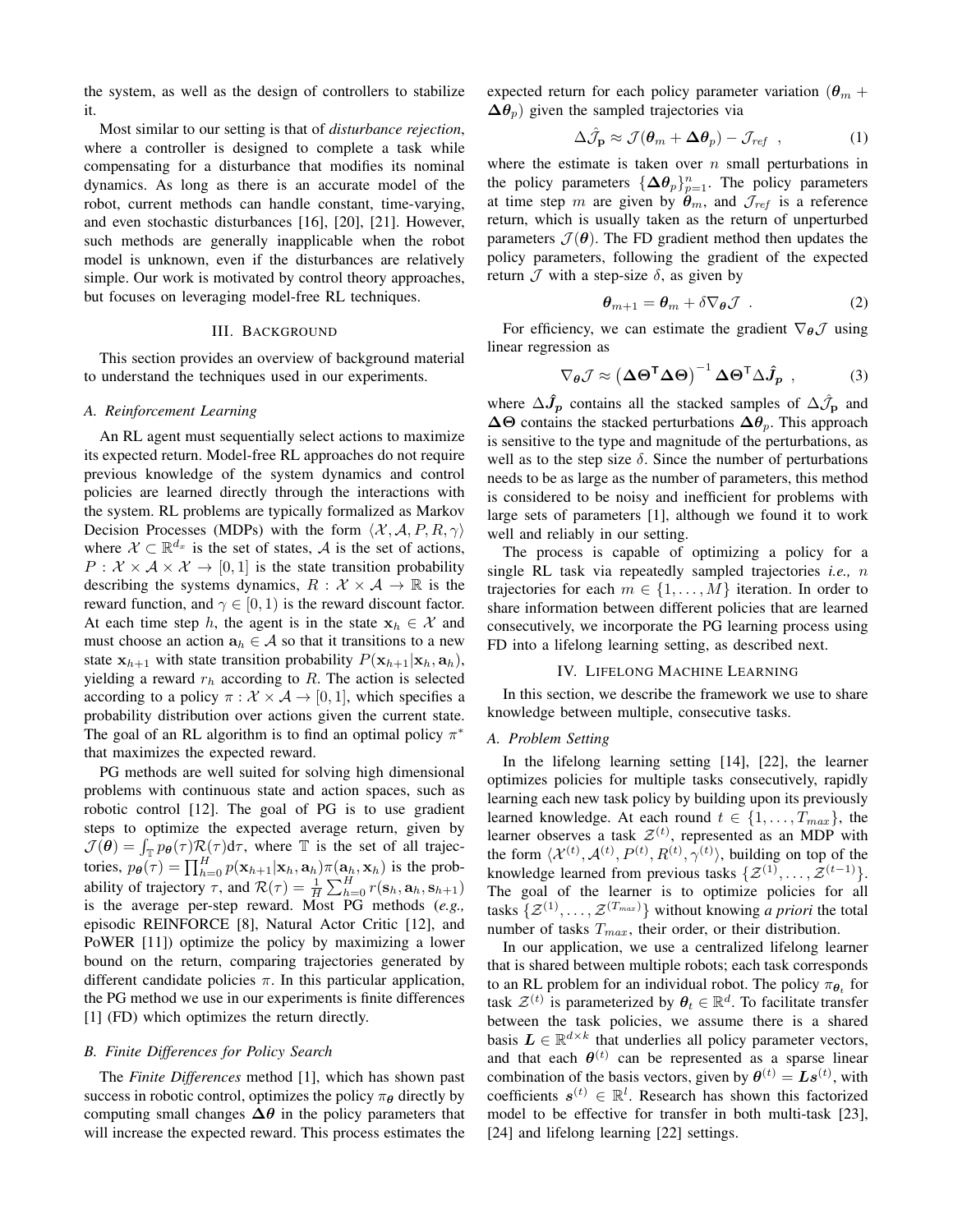### *B. Lifelong Learning with Policy Gradients*

In our previous work [5], we developed an efficient algorithm for learning in this lifelong setting with policy gradients, known as PG-ELLA. Here, we briefly review this algorithm, which we apply to the multi-robot setting in our experiments. For details, please see the original paper. The one major difference is that we employ Finite-Difference methods as the base learner in this paper; our previous work used episodic REINFORCE [8] and natural actor critic [12].

The lifelong learner's goal of optimizing the policies for all known tasks after observing task  $s^{(T)}$  can be formulated as the following multi-task objective:

$$
\underset{\mathbf{L},\mathbf{S}}{\operatorname{argmin}} \frac{1}{T} \sum_{t} \left[ -\mathcal{J}\left(\boldsymbol{\theta}^{(t)}\right) + \lambda \left\| \mathbf{s}^{(t)} \right\|_{1} \right] + \mu \| \mathbf{L} \|_{\mathsf{F}}^{2} \ , \quad (4)
$$

where  $S = [s^{(1)} \cdots s^{(T)}]$  is the matrix of all coefficients, the L1 norm  $\|\cdot\|_1$  enforces sparsity of the coefficients, and the Frobenious norm  $\|\cdot\|_F$  regularizes the complexity of **L** with regularization parameters  $\mu, \lambda \in \mathbb{R}$ . To solve (4) efficiently, PG-ELLA 1.) replaces  $\mathcal{J}(\cdot)$  with an upper bound as done in typical PG optimization, 2.) approximates the first term with a second-order Taylor expansion around an estimate  $\alpha^{(t)}$  of the single-task policy parameters for task  $\mathcal{Z}^{(t)}$ , and 3.) optimizes  $s^{(t)}$  only when training on task  $\mathcal{Z}^{(t)}$ . These steps reduce the learning problem to a series of on-line update equations that constitute PG-ELLA [5]:

$$
\boldsymbol{s}^{(t)} \leftarrow \arg\min_{\boldsymbol{s}} \left\| \boldsymbol{\alpha}^{(t)} - \boldsymbol{L}\boldsymbol{s}^{(t)} \right\|_{\boldsymbol{\Gamma}^{(t)}}^2 + \mu \left\| \boldsymbol{s} \right\|_1 , \qquad (5)
$$

$$
\boldsymbol{A} \leftarrow \boldsymbol{A} + \left(\boldsymbol{s}^{(t)} \boldsymbol{s}^{(t)\mathsf{T}}\right) \otimes \boldsymbol{\Gamma}^{(t)} \tag{6}
$$

$$
\boldsymbol{b} \leftarrow \boldsymbol{b} + \text{vec}\left(\boldsymbol{s}^{(t)} \otimes \left(\boldsymbol{\alpha}^{(t)\mathsf{T}} \boldsymbol{\Gamma}^{(t)}\right)\right) \quad \text{and} \tag{7}
$$

$$
\boldsymbol{L} \leftarrow \text{mat}\left(\left(\frac{1}{T}\boldsymbol{A} + \lambda \boldsymbol{I}_{l \times d_{\theta}, l \times d_{\theta}}\right)^{-1}\frac{1}{T}\boldsymbol{b}\right) . \qquad (8)
$$

where  $||v||_A^2 = v^{\mathsf{T}}Av$ ,  $\Gamma^{(t)}$  is the Hessian of the PG lower bound on  $\mathcal{J}(\boldsymbol{\alpha}^{(t)})$ ,  $\otimes$  is the Kronecker product operator,  $I_{m,n}$  is the  $m \times n$  identity matrix, and A and b are initialized to be zero matrices. PG-ELLA is given as Algorithm 1.

# V. DISTURBANCE REJECTION FOR ROBOTICS VIA LIFELONG LEARNING

This paper's goal is to adapt PG-ELLA to learn policies for robotic control, using both simulated and real Turtlebots, as well as simulated AR.Drones. In our previous work, PG-ELLA was only ever evaluated on the control of simple dynamical systems with well-known models, such as inverted pendulums.

Specifically, we focus on the well-known problem of *disturbance rejection* in robotics. In disturbance rejection, it is assumed that the nominal dynamics of the plant are additively disturbed by a signal  $\omega$ . The system dynamics are given by  $\dot{x} = f(x) + \omega$ , where  $f: \mathbb{R}^{d_x} \times \mathbb{R} \to \mathbb{R}^{d_x}$ , and  $\boldsymbol{\omega} \in \mathbb{R}^{d_x}$ . The goal is to determine the control input that minimizes the effect of the disturbance in the return function, so that the plant can execute this task.

# Algorithm 1 PG-ELLA  $(k, \lambda, \mu)$  [5]

1:  $T \leftarrow 0$ 2:  $\mathbf{A} \leftarrow \textbf{zeros}_{k \times d, k \times d}$ ,  $\mathbf{b} \leftarrow \textbf{zeros}_{k \times d, 1}$ 3:  $L$  ← RandomMatrix<sub>d, k</sub> 4: while some task  $\mathcal{Z}^{(t)}$  is available do 5: **if** isNewTask( $\mathcal{Z}^{(t)}$ ) then 6:  $T \leftarrow T + 1$ 7:  $\mathbb{T}^{(t)}, R^{(t)} \rangle \leftarrow \text{getRandomTrajectories}()$ 8: else 9:  $\left( \mathbb{T}^{(t)}, R^{(t)} \right) \leftarrow \text{getTrajectories } (\boldsymbol{\alpha}^{(t)})$ 10:  $\mathbf{A} \leftarrow \mathbf{A} - (s^{(t)} s^{(t)\mathsf{T}}) \otimes \mathbf{\Gamma}^{(t)}$ 11:  $\mathbf{b} \leftarrow \mathbf{b} - \text{vec}\left(\mathbf{s}^{(t)\mathsf{T}} \otimes (\boldsymbol{\alpha}^{(t)\mathsf{T}} \boldsymbol{\Gamma}^{(t)})\right)$  $12:$ 13: Compute  $\alpha^{(t)}$  and  $\Gamma^{(t)}$  from  $\mathbb{T}^{(t)}$  using PG  $14:$  $\alpha^{(t)} \leftarrow \arg \min_{\mathbf{s}} \left\| \boldsymbol{\alpha}^{(t)} - \boldsymbol{L} \boldsymbol{s}^{(t)} \right\|$  $\frac{2}{\Gamma^{(t)}}+\mu \left\Vert \boldsymbol{s}\right\Vert _{1}$ 15:  $\mathbf{A} \leftarrow \mathbf{A} + \left(\boldsymbol{s}^{(t)}\boldsymbol{s}^{(t)\mathsf{T}}\right) \otimes \boldsymbol{\Gamma}^{(t)}$ 16:  $\mathbf{b} \leftarrow \mathbf{b} + \text{vec}(\mathbf{s}^{(t)\mathsf{T}} \otimes (\boldsymbol{\alpha}^{(t)\mathsf{T}} \boldsymbol{\Gamma}^{(t)}))$ 17:  $\mathbf{L} \leftarrow \text{mat} \left( \left( \frac{1}{T} \mathbf{A} + \lambda \mathbf{I}_{k \times d, k \times d} \right)^{-1} \frac{1}{T} \mathbf{b} \right)$ 18: for  $t \in \{1, \ldots, T\}$  do:  $\boldsymbol{\theta}^{(t)} \leftarrow \boldsymbol{L}\boldsymbol{s}^{(t)}$ 19: end while

There are well-known optimal control [20], [21] techniques to solve this problem, if there is an available mathematical model. However, if such a model is not available, or there is a partial knowledge of the model, formal solutions are not effective. RL offers one alternative solution to this problem, but in a single-task setting. It would require numerous interactions with the environment to learn an effective control policy to compensate for the disturbance. However, in a lifelong learning setting, the learner could build upon its existing knowledge in controlling other systems, each with their own disturbances, to rapidly learn a control for a system with a novel disturbance. We assume that the learner attempts to optimize control policies for a set of robots, all of which have the same nominal dynamics, given by  $\dot{x} = f(x)$ . Each robot is affected by a different disturbance function  $\boldsymbol{\omega}^{(t)}$ . All  $\boldsymbol{\omega}^{(t)}$  share the same structure but different parameters, *e.g.,* all the disturbances are constant but different, all are sinusoidal with different phases or amplitudes, etc.

Lifelong machine learning takes advantage of the potential for knowledge transfer among the different tasks, learning how to compensate for the disturbance without requiring a mathematical model describing the system dynamics. A reward function is designed so that the lifelong learner penalizes the effect of the disturbance over either a realistic simulated robot or an actual one. In the next section, we present our application of lifelong learning to this problem of robotic control under disturbances.

### VI. EXPERIMENTAL DESIGN

In our disturbance rejection scenario, we focused on learning control policies for navigating vehicles to a goal location as they experience disturbances in their actuators. We cover two case studies using two different commercial robotic platforms: the Turtlebot 2 [9] and the AR.Drone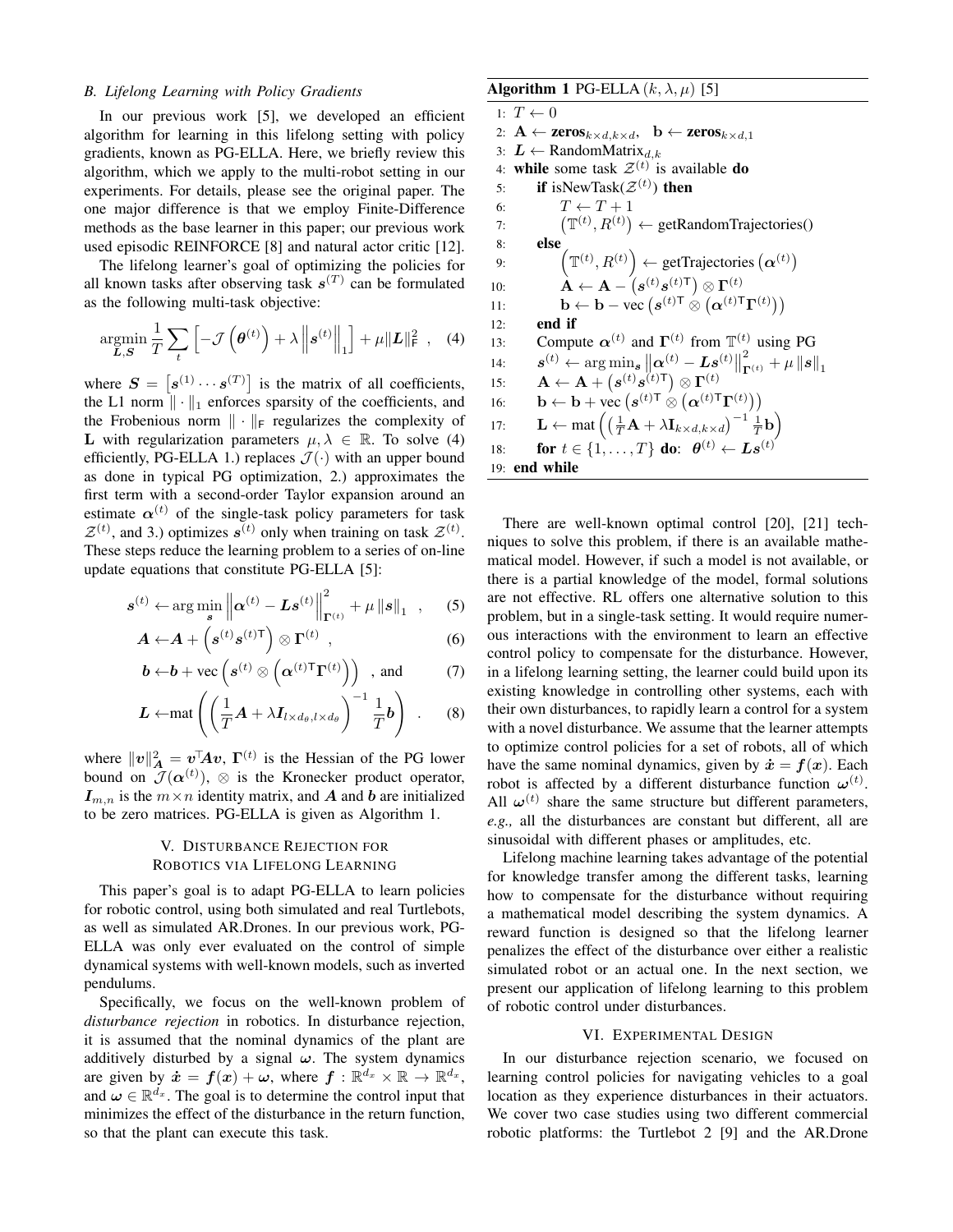quadrotor [10]. We emulate disturbances in their actuators, namely, wheel servos and propellers, respectively. Each case study involves multiple robots from a single platform, and the disturbances are assumed to be different for each robot. The main goal in both case studies is to build a knowledge base from previously learned policies that allows each robot to compensate for the disturbance and fulfill its goal, while transferring this knowledge to new robots with different disturbances. This section describes the validation procedure of our lifelong machine learning approach. In order to obtain the simulation and experimental results we use the Hydro version of the Robotic Operating System (ROS) [25].

### *A. Case Study: Disturbance Rejection on Turtlebots*

In this scenario, each Turtlebot faces a disturbance consisting of a bias on its angular and linear velocity, forcing the robots to compensate for the induced failure to navigate successfully. Note that this type of disturbance in actuation is common in physical robots and autonomous ground vehicles, stemming from a variety of sources, such as calibration issues, wear in the drive train, or interference from debris. To simulate these disturbances, we induce a random and constant disturbance to the control signal that is drawn uniformly from  $[-0.1, 0.1]$  ⊂ ℝ for each robot and measured in  $m/s$ . These limits were selected to provide a large noise that was within the bounds of the Turtlebot control system.

To simulate lifelong learning on numerous Turtlebots, each with their own disturbances, we conducted simulations using the high-fidelity Gazebo simulator [26], [25]. To show that lifelong learning is similarly effective on real robots, we also evaluated our approach on five real Turtlebots.

We assume little knowledge of the Turtlebot's dynamics. In our application, each robot's state is defined as  $x =$  $(\rho, \gamma, \psi)^{\mathsf{T}}$ , with  $\rho, \gamma$  and  $\psi$  as illustrated in Fig. 1b. To extract state features for learning, we use the following nonlinear transformation of the position and heading angle:

$$
\phi(\boldsymbol{x}) = \begin{pmatrix} \rho \cos(\gamma) \\ \frac{\gamma}{\gamma} \\ \frac{\cos(\gamma)\sin(\gamma)}{\gamma} (\gamma + \psi) \\ 1 \end{pmatrix} . \tag{9}
$$

Given the stochastic policy  $\pi_{\theta^{(t)}} \sim \mathcal{N}(\boldsymbol{a}^{(t)}, \boldsymbol{\Sigma})$  for the tth Turtlebot, the control action is then specified by  $a^{(t)} =$  ${\theta^{(t)}}^{\mathsf{T}} \phi(x) = (u, w)^{\mathsf{T}}$  where u and w are the linear and angular velocities of the robots. This particular choice of nonlinear transformation is inspired by a simplified kinematic model for unicycle-like vehicles in polar coordinates [27]. In this model, the state space is given by  $\mathcal{X} \subset \mathbb{R}^3$  and the action space is described by  $A \subset \mathbb{R}^2$ . This simplified kinematics model ignores contributions to the dynamics of the system from the robot's mass, damping and friction coefficients, as well as inputs such as forces and torques.

*1) Simulation Methodology:* In these experiments, we use FD [1] as the base learner in PG-ELLA for its simplicity and good performance in simulation, despite its known stability issues (which we did not experience). We generated 20 simulated Turtlebots, each with a different constant disturbance and a unique goal, both selected uniformly. This number of robots provided a large task diversity, while still being small enough to simulate practically.

To evaluate the system performance, we use FD as our PG method to train 19 robots initial policies for  $M = 100$ iterations with  $n = 21$  roll-outs per iteration and  $H = 70$ time steps per roll-out. If the robot reached the goal in less than 70 time steps, the experiment continues to run to completion ensuring that a good policy reaches the goal and stops. The 20th robot is initialized with the mean policy of the observed tasks and trained for only  $M = 10$  iterations. Note that all systems in our experiment require more than 10 iterations to converge to a good controller, so subsequent policy improvement is essential for decent performance. These policies are then used as the  $\alpha^{(t)}$  estimates for PG-ELLA. The number of roll-outs and time steps were selected to allow for successful learning while minimizing the runtime.

PG-ELLA trains the shared knowledge repository  $L$  and sparse policy representations  $s^{(t)}$  using the update equations given by (5)–(8). For our experiments, we approximate the Hessian with the identity matrix because it was found to work well in practice and reduced the number of roll-outs. For PG-ELLA's parameters, we use  $k = 4$  columns in the shared basis, sparsity coefficient  $\mu = 1 \times 10^{-5}$ , and regularization coefficient  $\lambda = 1 \times 10^{-3}$ . The learning rate was set to  $\delta =$  $1 \times 10^{-6}$  and the policy's standard deviation was  $\sigma = 0.001$ .

*2) Application to Physical Robots:* To demonstrate our method on a real Turtlebot, we learned four tasks using conventional PG and then we evaluate the transfer to a fifth task. We reduce the number of roll-outs to  $n = 11$  and the number of learning iterations to  $H = 30$  to minimize the experimentation time. In contrast to simulation, physical robots have battery limitations, and the continuous generation of random trajectories require a human presence to guarantee correct execution of the experiments. All other parameters, including the added noise, are kept the same as the simulation. To get position information, a beacon which can easily be segmented from camera data is used to mark the goal. The Turtlebot is equipped with a Kinect whose depth information provides the angle and distance. If the robot loses sight of the goal, it enters a recovery mode which rotates it toward the last known goal location, and a penalty is applied for each time step spent in recovery mode. With the fewer number of iterations, only one of the four Turtlebots used as source tasks reached the goal. However, all four systems did exhibit learning improvement. We showcase the performance of the physical robots in a video submitted in parallel to IROS.

*3) Turtlebot Results:* Fig. 2 compares the reward for policies learned by PG-ELLA on the 20th task against PG, averaged over 20 trials. We begin measuring performance for PG-ELLA at 10 iterations, since the initial seed policies for PG-ELLA were learned using those first 10 iterations. We then plot the learning curves as the polices are improved by PG for an additional 90 learning iterations.

These results show that PG-ELLA is able to both successfully reconstruct and improve the control policies through positive transfer with respect to PG. This is clearly shown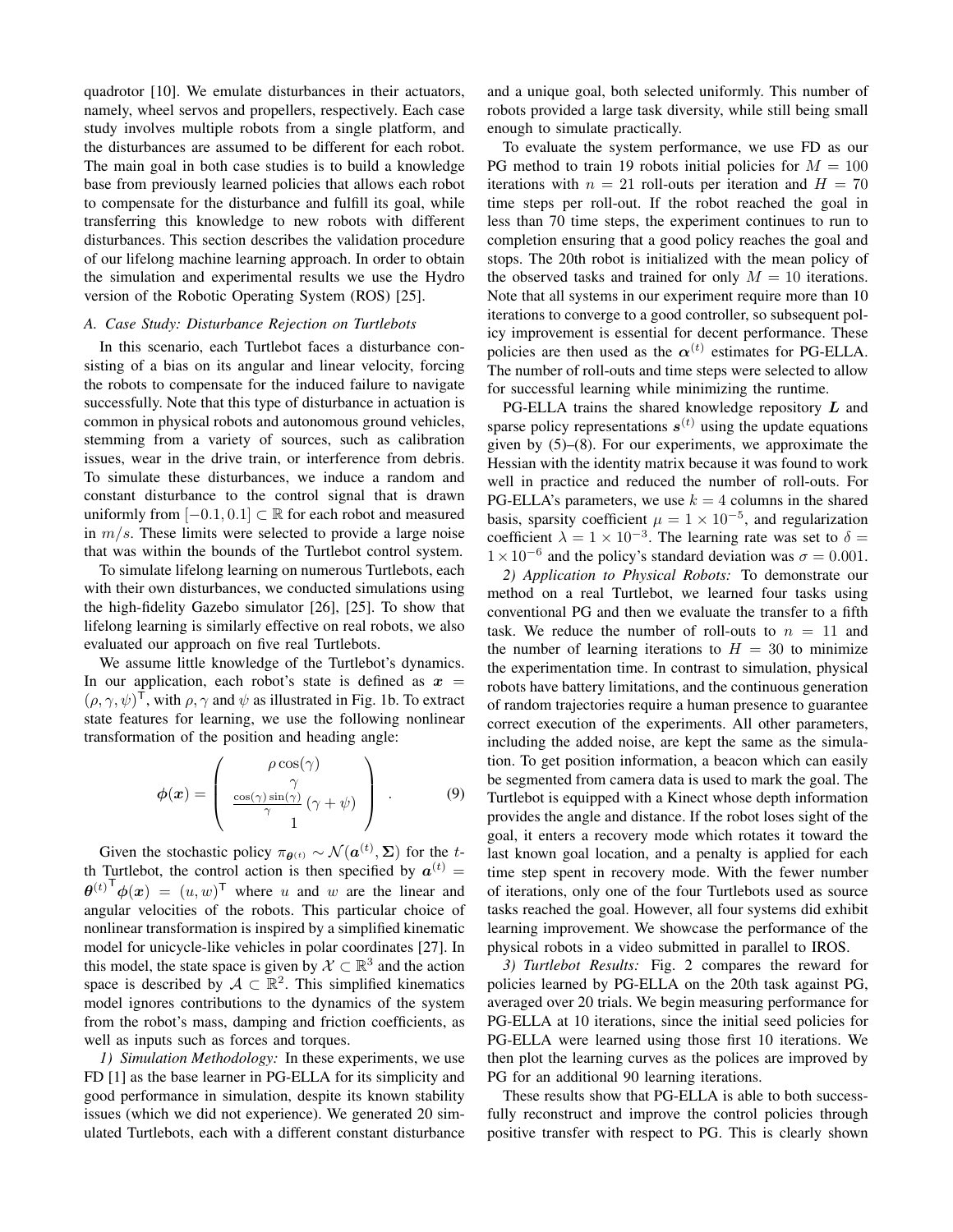

Fig. 1: (a) The Turtlebot 2 model in Gazebo, and (b) its state variables in the simplified go-to-goal problem.



Fig. 2: Learning curves for PG and PG-ELLA in the Turtlebot simulation, averaged over 20 trials.



Fig. 3: Change in reward as a measure of positive transfer achieved by lifelong learning on Turtlebots.

### **Iteration** 0 10 20 30 **Reward**  $-350\frac{1}{0}$ -300 -250 -200 -150 -100 -50 -PG-ELLA O-PG

Fig. 4: Learning curves on the real Turtlebots. PG-ELLA (red line) on a new Turtlebot performs better than PG on five other systems (light blue line) and their mean (dark blue line).

by both the initial "jump-start" improvement at the 10th iteration, and the consistently better learning performance over the first 100 iterations. Fig. 3 depicts the change in reward over the learning curve, showing positive transfer between tasks. After only 10 iterations to initialize  $\alpha^{(t)}$ , we obtain improved initial performance and better reward on PG-ELLA via transfer from the shared knowledge base.

Fig. 4 shows the results of learning on real Turtlebots with the effect of disturbances, confirming the improvement from PG-ELLA on physical systems. These results compare the performance of PG-ELLA (red line) on a new Turtlebot to the performance of PG on four systems (light blue lines) and their mean (dark blue line). In particular, the PG policy exhibiting the best performance is the robot that was not affected by any disturbance, yet is still out-performed by PG-ELLA. These results also show that PG is negatively affected by the disturbances in many cases, while PG-ELLA exhibits better and more consistent learning.

One possible explanation for this is that PG's learning is hindered on the real Turtlebots due to the noisy environment of the physical robots, the intricacies of the empirical reward function, and the presence of local optima in the objective function. By sharing knowledge from other tasks, PG-ELLA is able to compensate for these aspects, and exhibit more rapid learning—this hypothesis agrees with our results on the larger set of simulated Turtlebots.

### *B. Case Study: Disturbance Rejection on AR.Drones*

Aerial vehicles are a compelling domain for testing our approach. We use the AR.Drone quadrotor and, as in the Turtlebot case study, we evaluated our approach using the TUM AR.Drone Simulator [28] and Gazebo in order to simulate lifelong learning over numerous quadrotors, each with their own disturbance. For each quadrotor, our approach learns a policy to land the AR.Drone on a marker, while the quadrotor is affected by a disturbance in its propellers that bias its motion. The disturbance is emulated by a bias on the linear velocities in the  $x$  and  $y$  coordinates, namely  $v_x$  and  $v_y$ , as may commonly be caused by wind or wear on the rotors. To simulate these disturbances, we induced a random and constant disturbance drawn uniformly from  $[-0.15, 0.15] \subset \mathbb{R}$  for each robot and measured in  $m/s$ .

We localize the quadrotor using its downward-facing camera with the assumption that the landing pad marker is visible. Each robot's state is defined as  $x = (x, y, z)^{\mathsf{T}}$ , where  $x$  and  $y$  are the Cartesian coordinates of the goal relative to the center of the camera as the origin. The difference between the quadrotor's altitude and the landing altitude is given as z, measured using the robot's on-board sonar height sensor. The state features for learning are the normalized values of the robot's state. The normal range of values for x and y are  $\pm 2$  and  $\pm 1.5$ , respectively. If the landing pad marker is not visible, the  $(x, y)$  state is represented as  $x_h = 4$ and  $y_h = 3$ , which is simply double the normal maximum states. During the learning phase, at time-step  $h$ , when the quadrotor is at  $z_h = 0$  (0.4 m in altitude) and the landing pad marker is at  $x_h = [-0.7, 0.7]$  and  $y_h = [-0.8, 0.6]$ , then the landing action is triggered. There is an offset in  $y$  since the downward-facing camera underneath the quadrotor is not centered. The landing altitude of  $0.4$  m was set because, based on the specifications, this is the lowest altitude possible that the sonar sensor accurately measures, and therefore considered a good altitude to land from.

Landing occurs regardless of the quadrotor's orientation, so the system send signals in the format of a ROS Twist message. It is composed of directives to control the linear velocity of the quadrotor in the  $x, y$ , and  $z$  directions. Valid actions are in the range of  $\pm 1m/s$  for each axis of control.

Two safety features were added to ensure that the quadro-